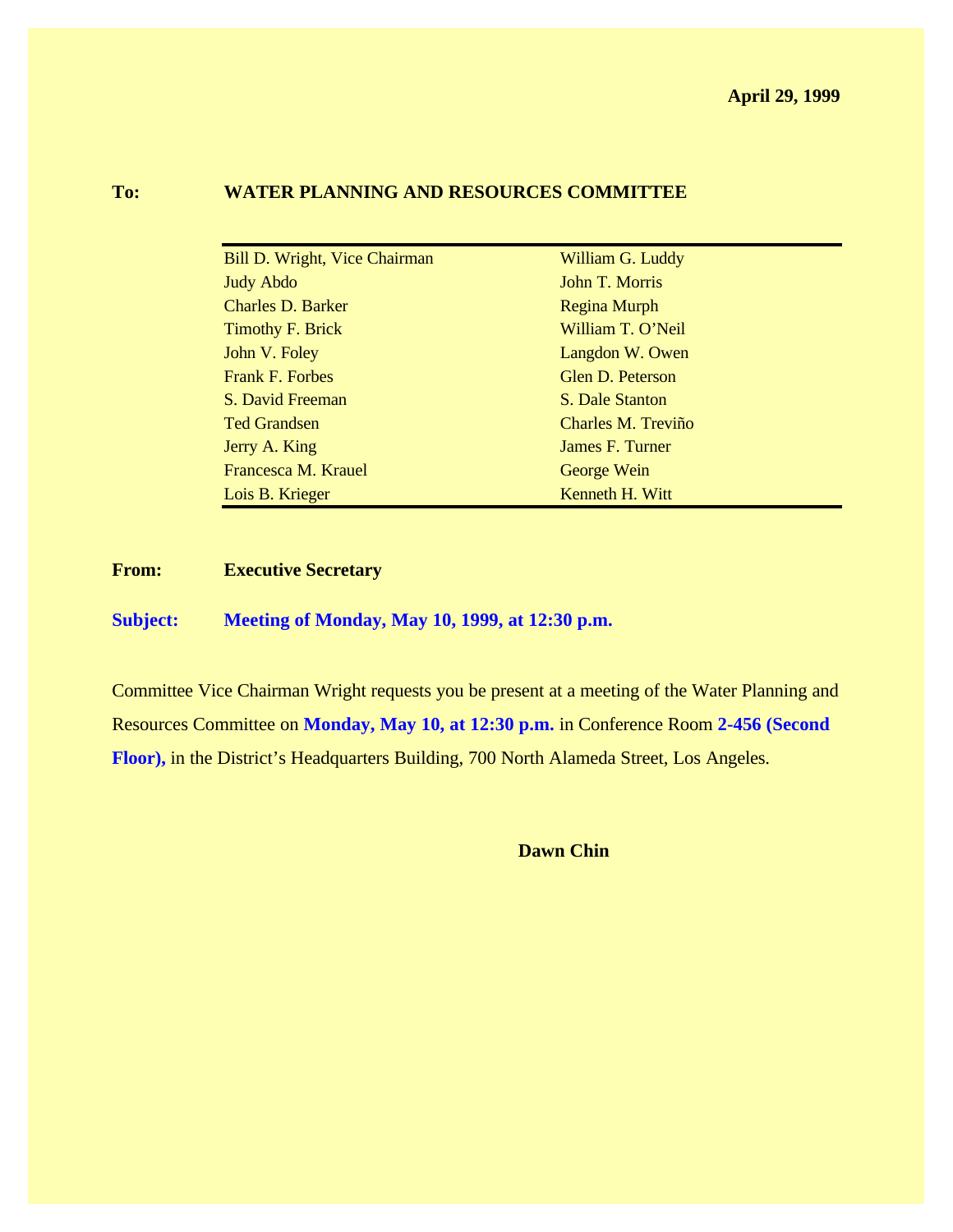# **AGENDA**

### **ADJOURNED WATER PLANNING AND RESOURCES COMMITTEE MEETING WITH BOARD OF DIRECTORS\***

## **May 10, 1999**

#### **12:30 PM**

MWD Headquarters Building • Room 2-456,  $2<sup>nd</sup>$  Floor • 700 N. Alameda Street • Los Angeles, CA 90012

**\*The Metropolitan Water District's Water Planning and Resources Committee meeting is noticed as a joint committee meeting with the Board of Directors for the purpose of compliance with the Brown Act. Members of the Board who are not assigned to the Water Planning and Resources Committee may attend and participate as members of the Board, whether or not a quorum of the Board is present. In order to preserve the function of the committee as advisory to the Board, members of the Board who are not assigned to the Water Planning and Resources Committee will not vote on matters before the Water Planning and Resources Committee.**

- **1. ADDITIONS TO THE AGENDA** (As required by Gov. Code, § 54954.2(b).)
- **2. OPPORTUNITY FOR MEMBERS OF THE PUBLIC TO ADDRESS THE COMMITTEE ON MATTERS WITHIN THE COMMITTEE'S JURISDICTION** (As required by Gov. Code, § 54954.3(a).)
- **3. APPROVAL OF THE MINUTES OF THE ADJOURNED REGULAR MEETING OF THE WATER PLANNING AND RESOURCES COMMITTEE HELD APRIL 12, 1999**

#### **4. OTHER MATTERS**

6H. Report on Colorado River matters, including negotiations to develop a California plan for river operations, settlement of the San Luis Rey water rights dispute, Salton Sea issues, and matters pertaining to the Southwest Center for Biological Diversity v. United States Bureau of Reclamation, U.S. Dist. Court Case No. CIV 97-0786 PHX (EHC). (Exec., WP&R) **[Conference with Real Property Negotiator and Legal Counsel-- Existing Litigation; Agency Negotiator: Paul Cunningham; Negotiating Parties: United States Department of the Interior, State of California, State of Nevada, State of Arizona, Palo Verde Irrigation District, Imperial Irrigation District, Coachella Valley Water District,**